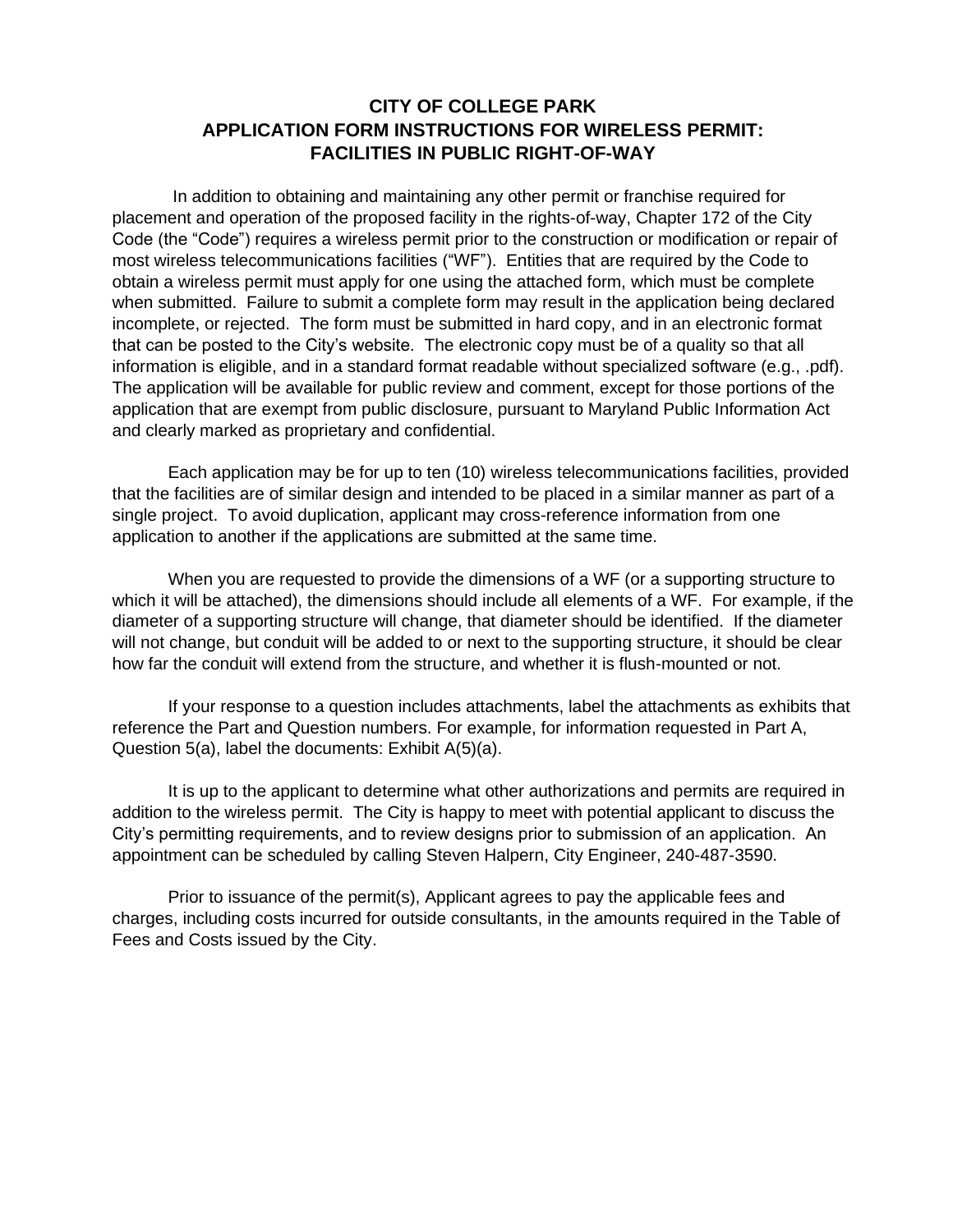# **CITY OF COLLEGE PARK APPLICATION FORM FOR WIRELESS PERMIT: FACILITIES IN PUBLIC RIGHT-OF-WAY**

#### **PART A: BASIC INFORMATION (ALL APPLICANTS)**

#### **1. Type of Application**

Please check the applicable box(es) and provide the information required below as an attachment to this Application, along with a written explanation identifying the facts relied upon to support the claimed treatment. Please note that the reference to the FCC shot clocks does not bind the City to those clocks, but is included as a matter of convenience and is designed to reference the rules that were effective at the time this application was prepared. City will only be bound to comply with the shot clocks to the extent required by law. References to CFR provisions refer to those provisions or their successor provisions.

#### a) **Check all that apply:**

- $\Box$  This is a request for a "neutral host" support structure. [that is, the facility is designed to be used by more than one provider of personal wireless facilities.] A neutral host support structure must not be constructed speculatively and must be operational within 12 months of issuance of a permit.
- $\Box$  Applicant will own and control a new support structure and all parts of the WF.
- $\Box$  Applicant will own and control all parts of the WF, other than a support structure owned by a third party. (if a portion of the facility will be owned by a third party, is subject to an IRU, or will be operated or maintained by a third party, do not check this box).
- b) **Check one. This application is:**
	- □ Eligible Facilities Requests. Applicant asserts that the application qualifies as an "eligible facilities request" (EFR) (as defined in 47 CFR  $\S$  1.6100(b)(3), or any successor provision). Applicant shall submit the information required in the Application Requirements Part A, Part B. and Part C.1. *The applicable FCC shot clock is sixty (60) days.*
	- □ Small Wireless Facility (Existing Support Structure). Applicant asserts that the application is being submitted for approval of a Collocation, subject to on-site considerations such as conflicting utilities.
	- □ Small Wireless Facility (New Support Structure). Applicant asserts that the application is being submitted for approval to deploy a Small Wireless Facility involving placement of a new support structure.

FOR CITY USE Notes may be used to identify issues with application in more detail, or to mark a particular requirement "NA" "Complete" means information was provided, and it is not an affirmation that the City has determined it is accurate.

□ Complete □ Incomplete Note: Multiple boxes may be checked.

□ Complete □ Incomplete Note: only one box should be checked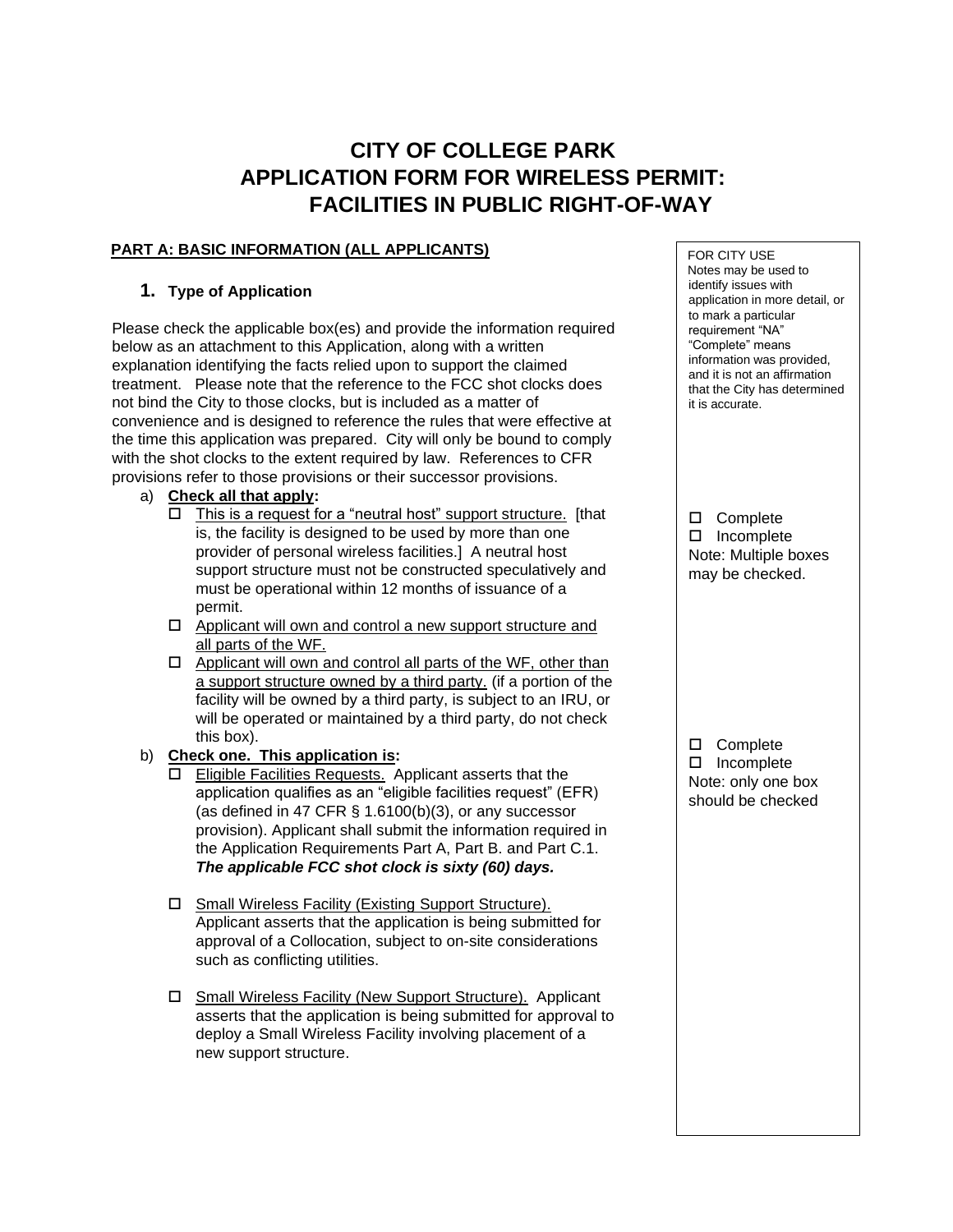Replacements of existing support structures are considered existing structures if placed within five (5) feet of the original support structure and if not presenting new attachment or placement issues (not including attachments for power, fiber and small wireless). Applicant shall submit the information required in Part A, Part B and the Application Requirements Part C.2 and if applicable, C.4. *The applicable FCC shot clock is ninety (90) days.* 

 $\Box$  Permit Renewal. Applicant asserts that the application is being submitted for a renewal of an existing small wireless facility permit. If you checked this box, please submit a copy of the original permit, any prior renewals or extensions thereof, and the information required in the Application Requirements Section Part C.3 below, and Section C.4 if applicable.

#### **2. Contact Information**

- a) Applicant shall notify City of any changes to the information submitted within fifteen (15) calendar days following any such change.
	- i) Identity of applicant:

| Address:________________ |  |  |  |  |  |
|--------------------------|--|--|--|--|--|
|                          |  |  |  |  |  |
|                          |  |  |  |  |  |
|                          |  |  |  |  |  |
| Fax:                     |  |  |  |  |  |

ii) Identity of the person or persons that will respond to questions regarding this application. If a facility is a "neutral host" facility, a name must be provided of a person or persons who can attest to the answer to questions regarding the facilities and their operation.

| Name:__________________                 |  |  |  |  |
|-----------------------------------------|--|--|--|--|
| Address:_______________________________ |  |  |  |  |
|                                         |  |  |  |  |
| Email:__________________________        |  |  |  |  |
| Telephone:__________________            |  |  |  |  |
| Fax:                                    |  |  |  |  |

iii) Identity of the any person who will own, control, operate or maintain any part of the proposed WF, other than a support structure owned by a third party. Name:

Address:

| Email:     |  |
|------------|--|
| Telephone: |  |
| Fax:       |  |

FOR CITY USE

□ Complete □ Incomplete **NOTES** 

□ Complete □ Incomplete [Note: Must be more than one contact for neutral host]

□ Complete □ Incomplete [Note: Must be more than one name if 3rd box in 1.a is checked]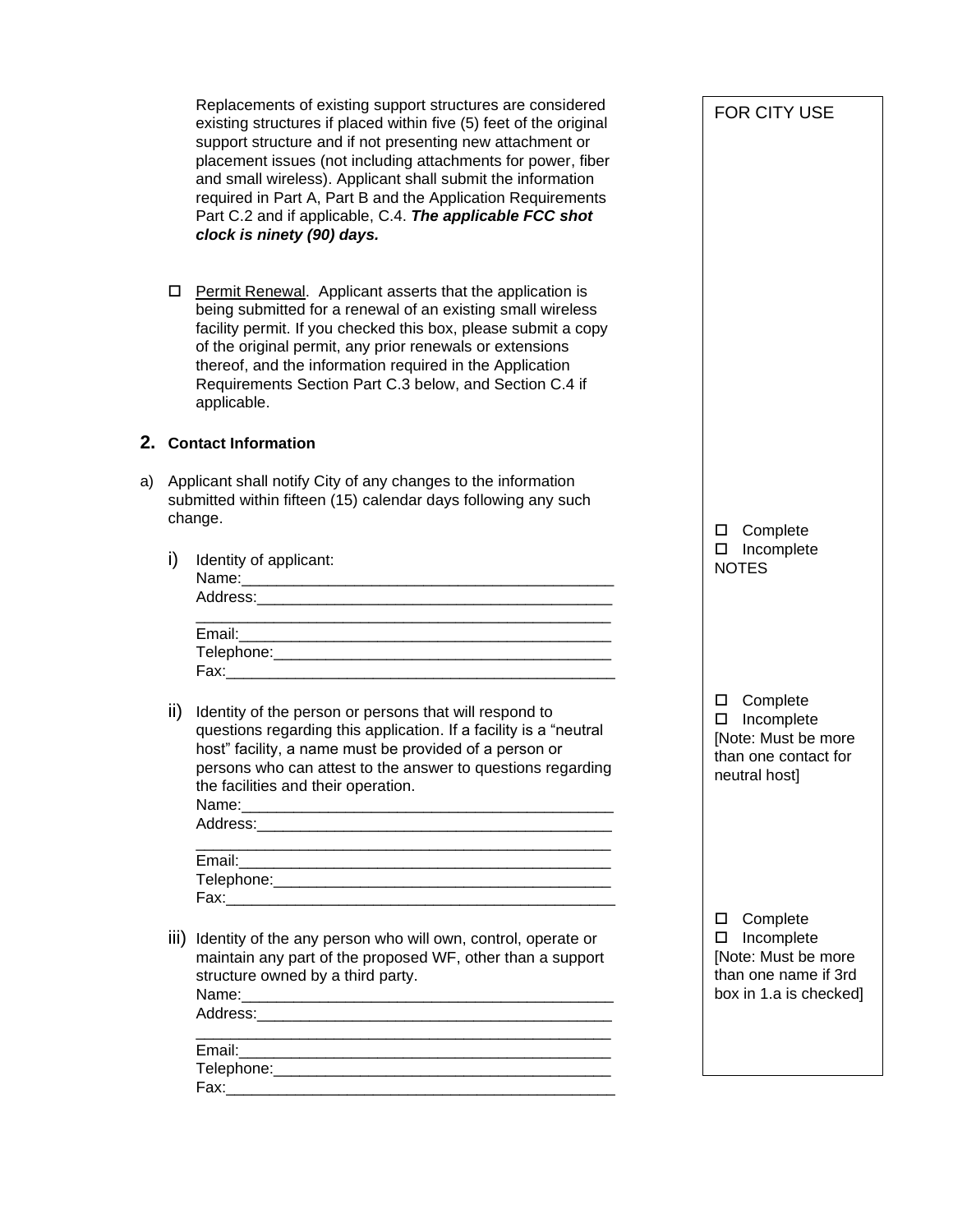|    |                                                                                                                                                                                                                                               |                                                                                                                                                                                                                                                            | FOR CITY USE                                               |  |
|----|-----------------------------------------------------------------------------------------------------------------------------------------------------------------------------------------------------------------------------------------------|------------------------------------------------------------------------------------------------------------------------------------------------------------------------------------------------------------------------------------------------------------|------------------------------------------------------------|--|
|    |                                                                                                                                                                                                                                               | Identity of the owner of any part of the structure on which the<br>proposed WF would be installed.                                                                                                                                                         | Complete<br>Incomplete<br><b>NOTES</b>                     |  |
|    |                                                                                                                                                                                                                                               |                                                                                                                                                                                                                                                            |                                                            |  |
|    |                                                                                                                                                                                                                                               | iv) Identity of a contact person available to respond 24x7 to<br>emergencies, or requests to shut down facilities.                                                                                                                                         | □ Complete<br>Incomplete<br>□<br><b>NOTES</b>              |  |
|    |                                                                                                                                                                                                                                               |                                                                                                                                                                                                                                                            |                                                            |  |
|    |                                                                                                                                                                                                                                               | 3. Purpose of Wireless Telecommunications Facility/Overview                                                                                                                                                                                                | □ Complete                                                 |  |
| a) |                                                                                                                                                                                                                                               | of Project<br>Please provide a brief description of the project for which the<br>permit is sought.                                                                                                                                                         | $\square$ Incomplete<br><b>Notes</b>                       |  |
| b) |                                                                                                                                                                                                                                               | Attach a map showing the location of the proposed WF (the<br>electronic version should link to a map that can be opened in<br>Google Earth, or a similar, generally available program).                                                                    | □ Complete<br>Incomplete<br>$\Box$<br><b>Notes</b>         |  |
| C) |                                                                                                                                                                                                                                               | Applicant will provide a copy of an annual network plan and such<br>additional information as needed for proposed installations that<br>are not included on the annual report when the application is<br>received.                                         | Complete<br>$\Box$<br>$\Box$<br>Incomplete<br><b>Notes</b> |  |
| d) |                                                                                                                                                                                                                                               | Facility is not to be constructed speculatively and will be<br>operational within 12 months of issuance of a permit.<br>$\Box$ No.<br>$\Box$ Yes                                                                                                           | Complete<br>□<br>Incomplete<br>□                           |  |
|    | □<br>П.                                                                                                                                                                                                                                       | e) Are you seeking a waiver of any provision of the City Code<br>applicable to wireless facilities?<br>No.<br>Yes                                                                                                                                          | Complete<br>□<br>Incomplete<br>□<br><b>NOTES</b>           |  |
|    |                                                                                                                                                                                                                                               | If yes, at the same time you submit this application you must submit<br>a request for waiver, justifying the waiver to the City in accordance<br>with the City Code. A copy of the waiver request and explanation<br>must be attached to this application. |                                                            |  |
|    |                                                                                                                                                                                                                                               | 4. Application Fees                                                                                                                                                                                                                                        | Complete<br>□                                              |  |
|    | Applicant shall pay all applicable fees in the amounts established<br>by the current fee schedule. In the event applicant has pre-paid<br>all or a portion of applicable fees, please include a copy of the<br>receipt from that transaction. |                                                                                                                                                                                                                                                            | Incomplete<br>ப<br><b>NOTES</b>                            |  |
|    |                                                                                                                                                                                                                                               |                                                                                                                                                                                                                                                            |                                                            |  |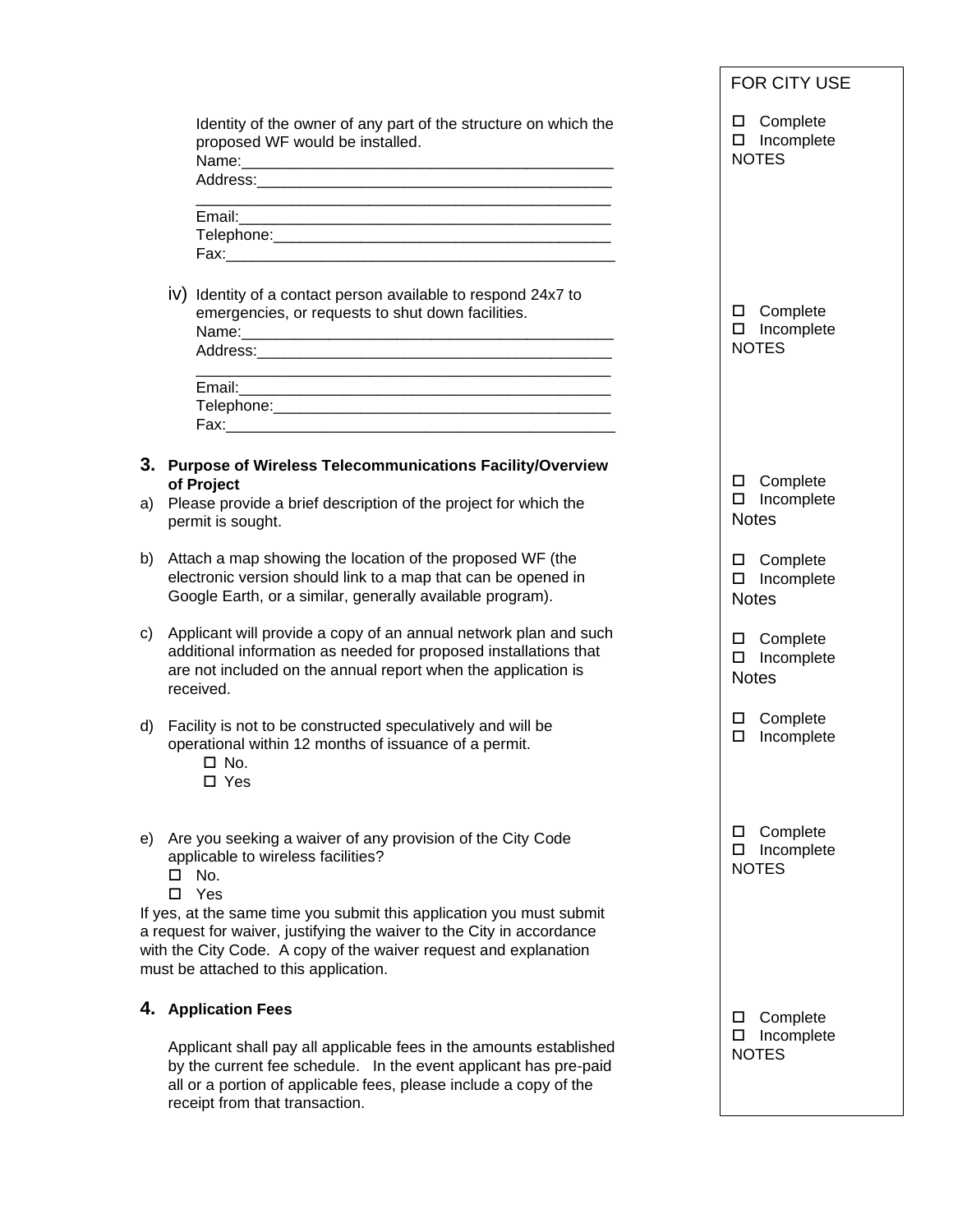#### **5. Licenses, Authorizations and Licenses**

To have a complete application, the applicant must have: (a) authorization to use the public rights-of-way; (b) licenses to provide proposed services; and (c) authorization to use the proposed support structure.

a) Does applicant have an existing license agreement or other authorization from the City to use the public right of way to place wireless facilities in the public rights-of-way?

 $\square$  No.

If no, the application will be considered incomplete unless applicant requests that authorization from City (see Part B). Yes.

If yes, and no License Agreement is on file, explain source of applicant's right to use the public rights-of-way and submit related documentation.

- b) Has applicant (or other person identified in this application) obtained all applicable licenses or other authorizations to provide the services proposed in connection with the application, whether required by the Federal Communications Commission, Maryland Public Utilities Commission, or any other agency with authority over the proposed services.
	- $\square$  No.

Yes.

If yes, submit related documentation such as FCC licenses or authorizations, a certificate of public convenience and necessity or a wireless identification registration (WIR) from the Maryland Public Utilities Commission.

c) Is proposed wireless facility to be attached to a support structure owned or controlled by a third party (not the owner of the proposed small wireless facility)?

- $\square$  No.
- Yes.
- d) Do you have an agreement with that person to use the facility?

 $\Box$  No. If no, the application will be considered incomplete. Yes. If yes, provide a copy of the authorization or license to use the structure.

**6. RF**: Please provide a certification by a qualified RF engineer that the facility complies with applicable FCC RF standards upon installation. Any steps that should be taken to prevent unsafe exposures should be identified. Upon installation, applicant shall provide a certification that equipment is operating within all applicable FCC RF standards, based upon third party testing.

□ Complete □ Incomplete Note: One box must be checked and additional information may be required) □ Complete □ Incomplete Note: Once box must be checked and additional

information may be

required

□ Complete □ Incomplete Note: If answer to (c) is no, skip (d)

□ Application is **Complete** 

□ Application is Incomplete [Note: If answer to (c) was yes, application is only complete if "yes" is checked and additional information provided]

□ Complete  $\square$  Incomplete NOTES

FOR CITY USE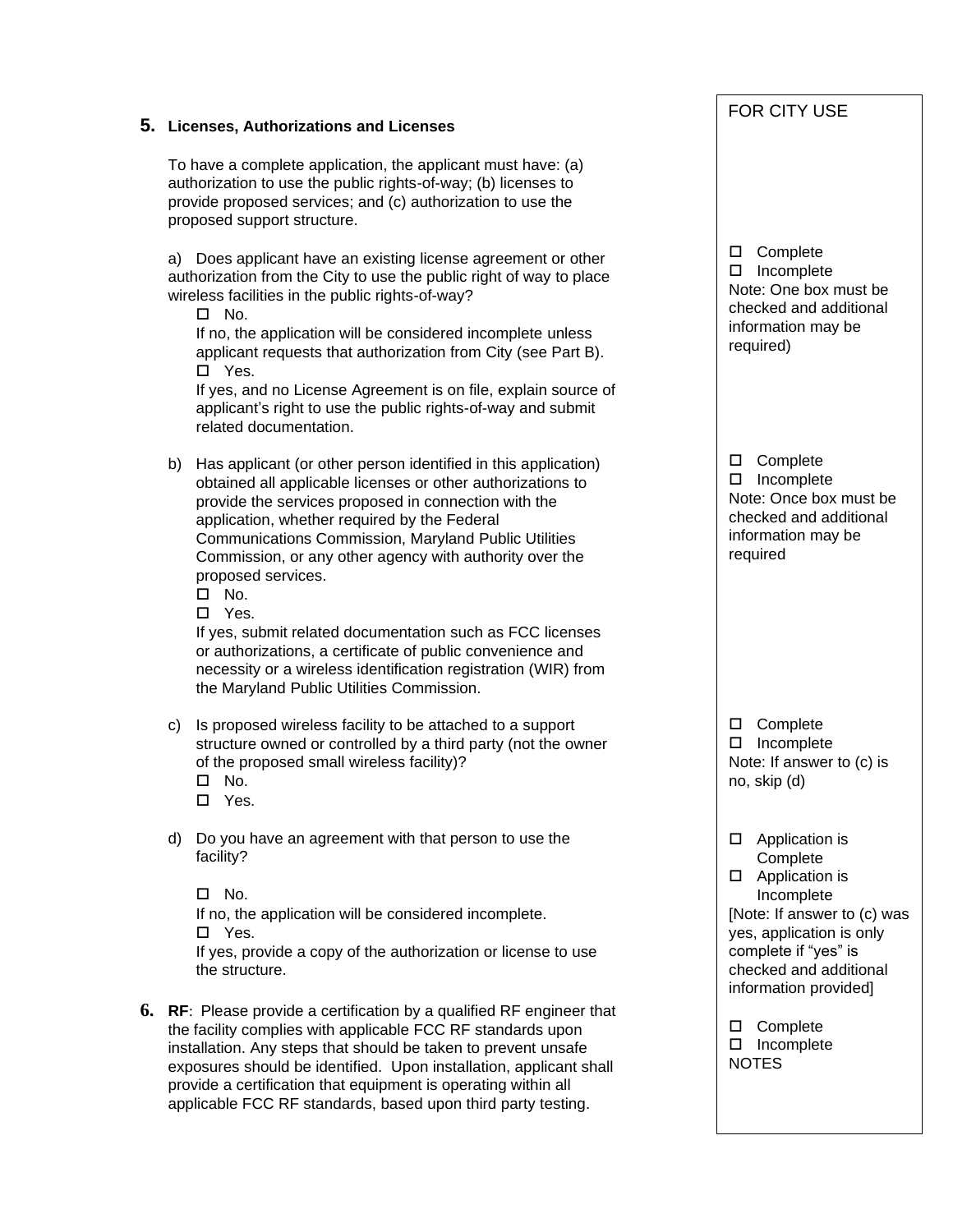The testing should be performed consistent with accepted industry practices. The equipment and emissions levels should be identified. The study should clearly identify any area, in any plane, where the occupational or general public exposures limits would be exceeded.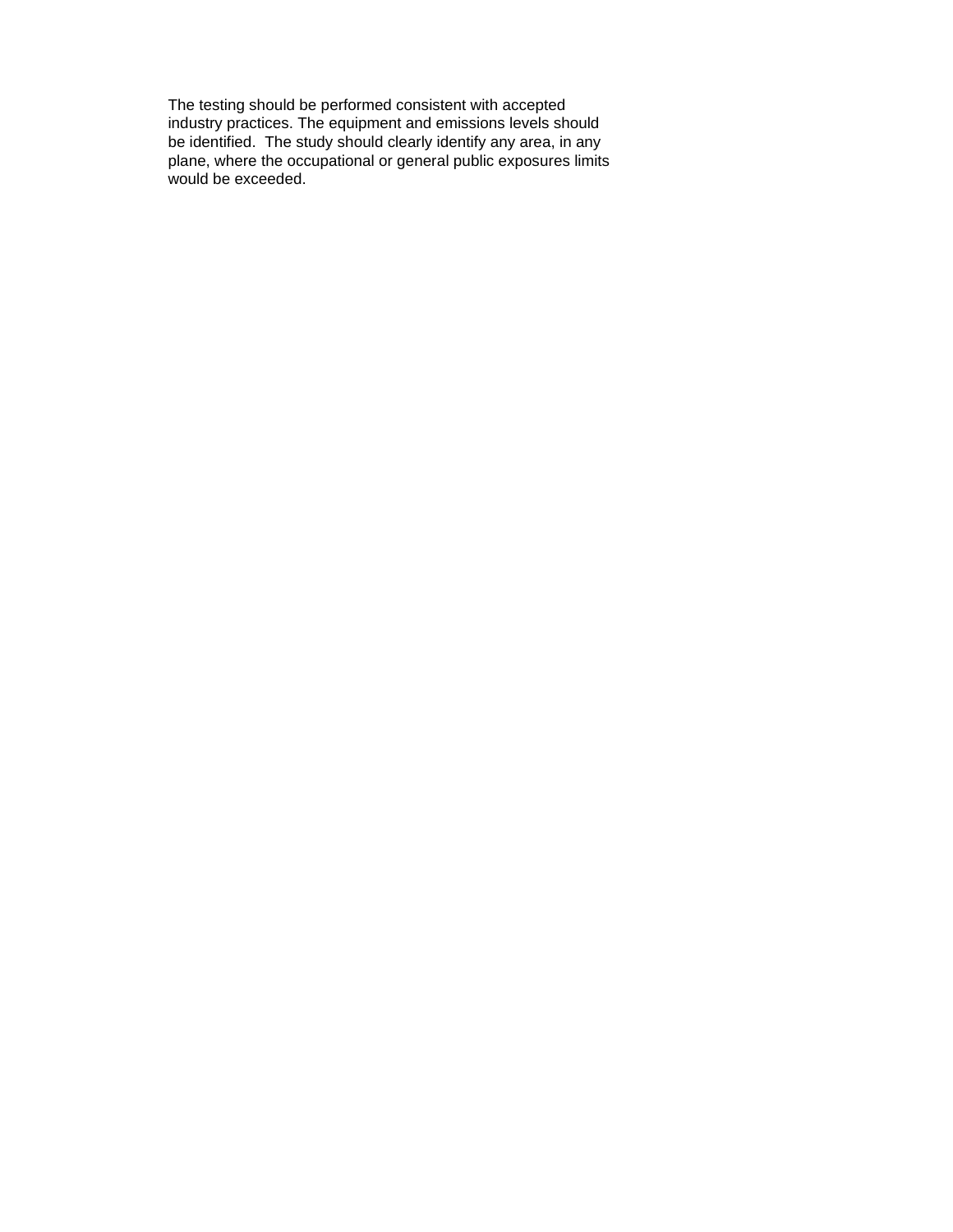## **PART B: ADDITIONAL PERMITS**

- 1. Based on the work proposed in connection with this project, identify any and all additional permits, approvals, or agreements ("Ancillary Permissions") that will be required for any work within the boundaries of the City in order to deploy the WFs which you contend must be issued (absent agreement or exceptional circumstances) no later than by the same time the City must take action on the wireless application. It is your responsibility to review Code and policies and other state or FCC regulations applicable to the deployment of the WF within the City and identify every Ancillary Permission that will be sought in conjunction with that deployment. The failure to conduct the investigation and to accurately identify all Ancillary Permissions may be grounds for denying the application or for declaring it incomplete. For example, if the WF would be placed on a structure where historical review would be required at the state. federal or local level, the applications required for that review must be identified.
- 2. With respect to Ancillary Permissions please check one of the following:

 $\Box$  I have not applied for, or obtained any Ancillary Permissions.  $\Box$  I have applied for or obtained Ancillary Permissions. If you have already sought or obtained Ancillary Permissions, please identify the entity from whom you have sought/obtained approval, and provide a copy of the final permit, or the identifying code if the application is still pending.

3. If you have not already applied for every permit or authorization, or initiated every review required in connection with the deployment of the facility, please indicate by checkmark whether you agree with the following:

 $\Box$  I agree that any permit, authorization or review for which I have not identified and applied need not be issued by the time the City is required to act on this application, and any time limits for action on such permit, authorization or review will not commence until I file complete applications for the same.

If you do not check the box in response to item 3 *this application will be incomplete unless you have filed complete applications for all permits, authorizations or reviews that may be required prior to deployment. This requirement is inserted strictly to ensure compliance with federal standards for action on permits and authorizations and reviews required in connection with an application. The City recognizes that as normal practice the same may be applied for after placement review is completed, and the City does not intend to require departure from that practice as long as review can be conducted consistent with FCC regulations.* 

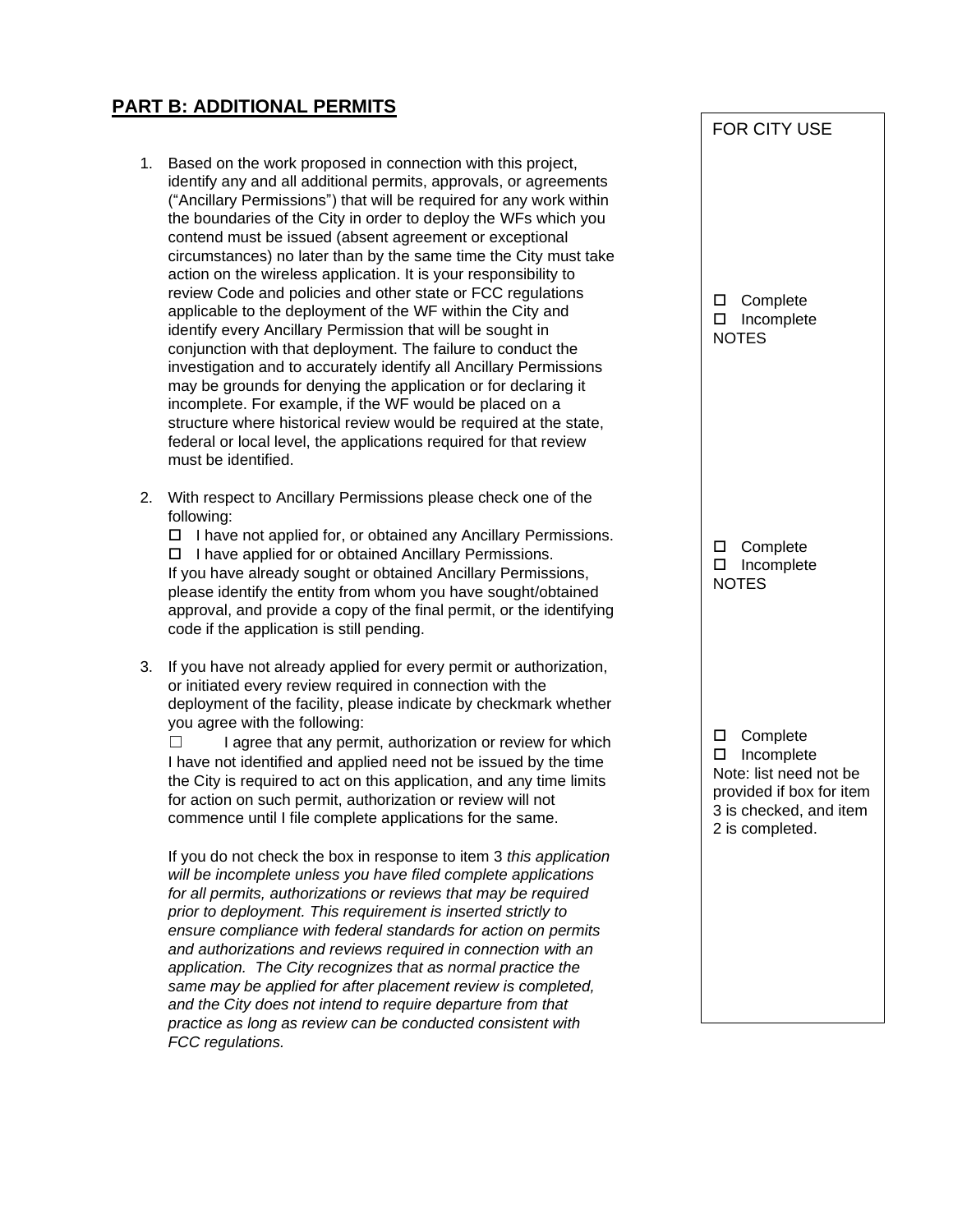## **PART C: DETAILED APPLICATION REQUIREMENTS (RESPOND TO RELEVANT SECTIONS)**

### **1. ELIGIBLE FACILITIES REQUESTS:** *For an application asserted to be an eligible facilities request*, the application must provide the following information:

- a) Identify the existing facility that will be modified; the existing WF that is installed on that facility; and provide a complete copy of the documents authorizing placement of the existing facility that is to be modified, including the original and any modifications to the authorizations. In order to identify a facility, you must provide its GPS coordinates; the crossstreets and relative location of the facility in connection to the cross-streets; and the pole number or identifier, if any.
- b) A description of all changes made to the existing facility that is to be modified (whether or not approved) including a description of the changes in height from January 22, 2012.
- c) Provide proof that applicant is authorized to modify the existing facility, and provide any lease for use of the existing facility. Such submissions need not disclose financial terms.
- d) If not clearly shown as part of the lease, or other authorization for the existing facility, identify and provide proof of the boundaries defining the site where the existing facility is placed.
- e) Will the existing supporting structure be replaced as part of the work proposed? ☐Yes  $\Box$  No
- f) Provide a detailed description of the existing wireless facility, including the physical dimensions of all each element of the existing facility; and describe all the modifications that will be made to the wireless facility, including but not limited to the modifications that will be made to the existing support structure (increases in height, additional guying or other strengthening), and identify the dimensions and all elements of the wireless facility after work proposed is completed.
- g) In addition to Item f, identify what equipment, if any, will be added to the existing facility, and what will be removed, and the locations of equipment after work proposed is completed.
- h) In addition to item f, identify what ground cabinets, if any, will be added. If none, say so.

| FOR CITY USE                                                                                                                                                   |
|----------------------------------------------------------------------------------------------------------------------------------------------------------------|
| □ Complete<br>$\Box$ Incomplete<br><b>NOTES</b>                                                                                                                |
| □ Complete<br>$\square$ Incomplete<br><b>NOTES</b>                                                                                                             |
| □ Complete<br>□ Incomplete<br><b>NOTES</b>                                                                                                                     |
| □ Complete<br>□ Incomplete<br><b>NOTES</b>                                                                                                                     |
| □ Complete<br>$\square$ Incomplete<br>Note: if yes is checked,<br>this is not an eligible<br>facilities request and the<br>EFR should be denied in<br>writing. |
| $\Box$ Complete<br>□ Incomplete<br><b>NOTES</b>                                                                                                                |
| $\sqcup$ Complete<br>$\Box$<br>Incomplete<br><b>NOTES</b>                                                                                                      |
| Complete<br>Incomplete<br>$\Box$<br><b>NOTES</b>                                                                                                               |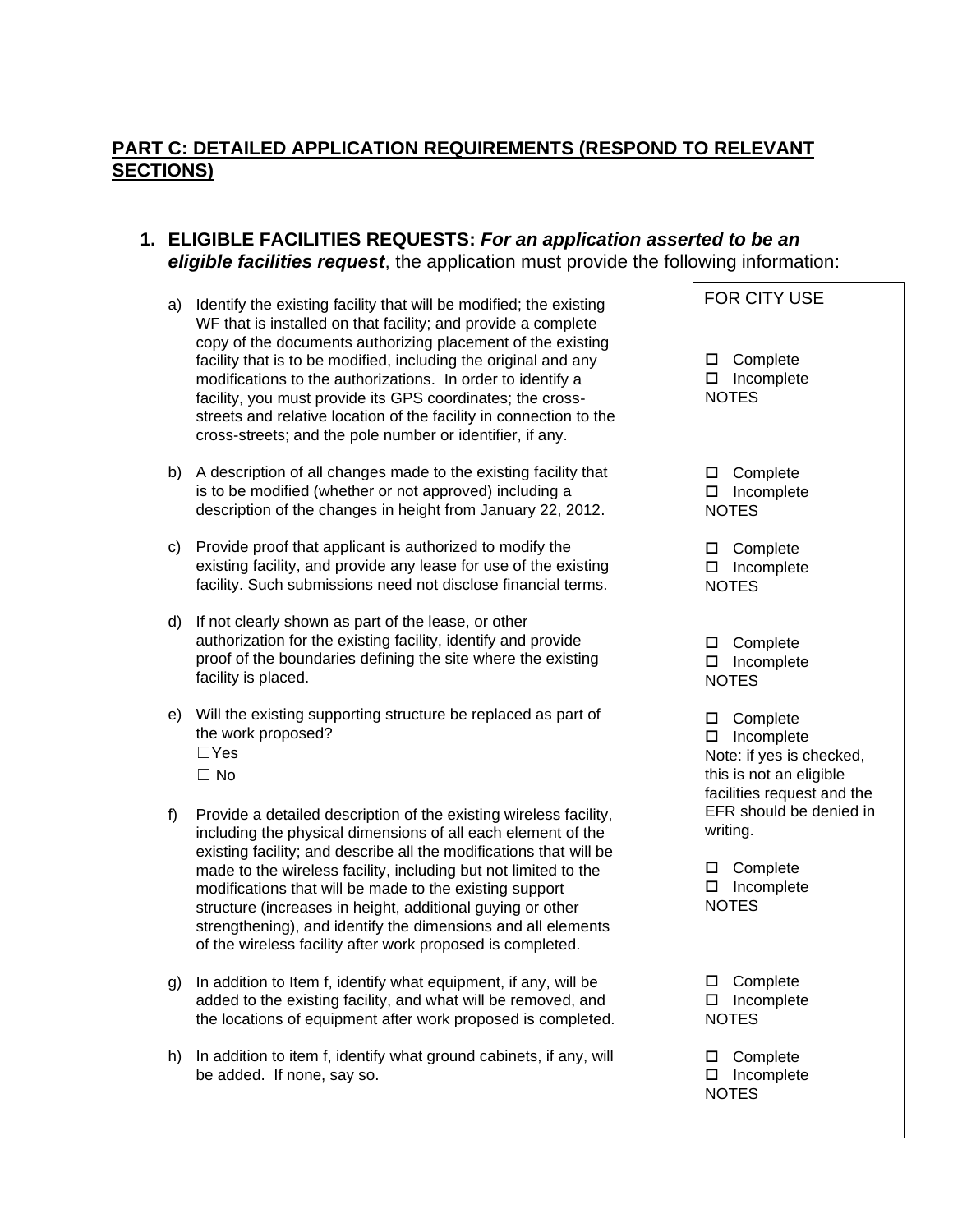i) In addition to item f, identify what excavation or ground disturbance will be required, if any, and clearly identify where the excavation will occur. If the work will affect any other structure, or vegetation, that effect must be clearly identified. If no excavation or ground disturbance, say so. j) Provide photographs showing the site proposed before the proposed installation, and photographic mock-ups and scale drawings showing the site after installation (multiple photographs should be submitted as required to show the all Facilities that will be visible at the site from all angles). k) Provide site plans detailing proposed improvements<sup>1</sup> Drawings must depict improvements related to the applicable requirements including property boundaries, setbacks, topography, elevation sketch, and dimensions and other elements of proposed. l) Provide a report signed by a qualified Maryland licensed professional engineer: (1) Certifying that the structure to which the WF is to be attached will be able to support the WF as proposed; and (2) Specifying any specific steps that should be taken to either ensure that the WF and its supporting structure are in compliance with applicable codes (e.g., additional foundational work required, requirements for placement of equipment); and (3) Providing a list of the safety standards examined, along with a description of the methodology and assumptions FOR CITY USE □ Complete □ Incomplete NOTES □ Complete □ Incomplete **NOTES** □ Complete □ Incomplete **NOTES** □ Complete □ Incomplete **NOTES** 

used making the certification.

<sup>&</sup>lt;sup>1</sup> Site plans should be at a scale of  $1"=20'$  or larger so that all information is legible, and should include and should include a series of sheets before and after showing:

<sup>(1)</sup> Overhead view of the existing and proposed WF location of lot lines, streets (with street names), easements, and all structures and improvements, including accessory equipment, underground utilities and support structures, existing and proposed and identifying all pertinent elements of the site, including slopes, contours, and trees. Detail should be provided to show relation of existing and proposed WF to easements, streets sidewalks, ramps and signage so that City may determine whether structure will interfere with other uses, or present hazards.

<sup>(2)</sup> Elevation drawing of the existing and proposed facility with dimensions and locations of all elements of the WF shown, and identifying all pertinent elements of the site, including slopes, contours, and trees. Detail should be provided to show relation of existing and proposed WF to streets sidewalks, ramps and signage. Detail should be provided to show relation of existing and proposed WF to streets sidewalks, ramps and signage so that City may determine whether structure will interfere with other uses, or present hazards.

<sup>(3)</sup> Diagrams of all equipment that will be installed as part of the project, including make, model, weight and physical dimensions, and any equipment that will be removed.

<sup>(4)</sup> If landscaping is involved, separate sheets showing landscaping before and after and providing details as to what sort of vegetation/barriers will be installed, removed or replaced, and showing land contours.

<sup>(5)</sup> Title block with applicant's name, owner's name, and contact information; and for overhead and elevations, scales and compass markings.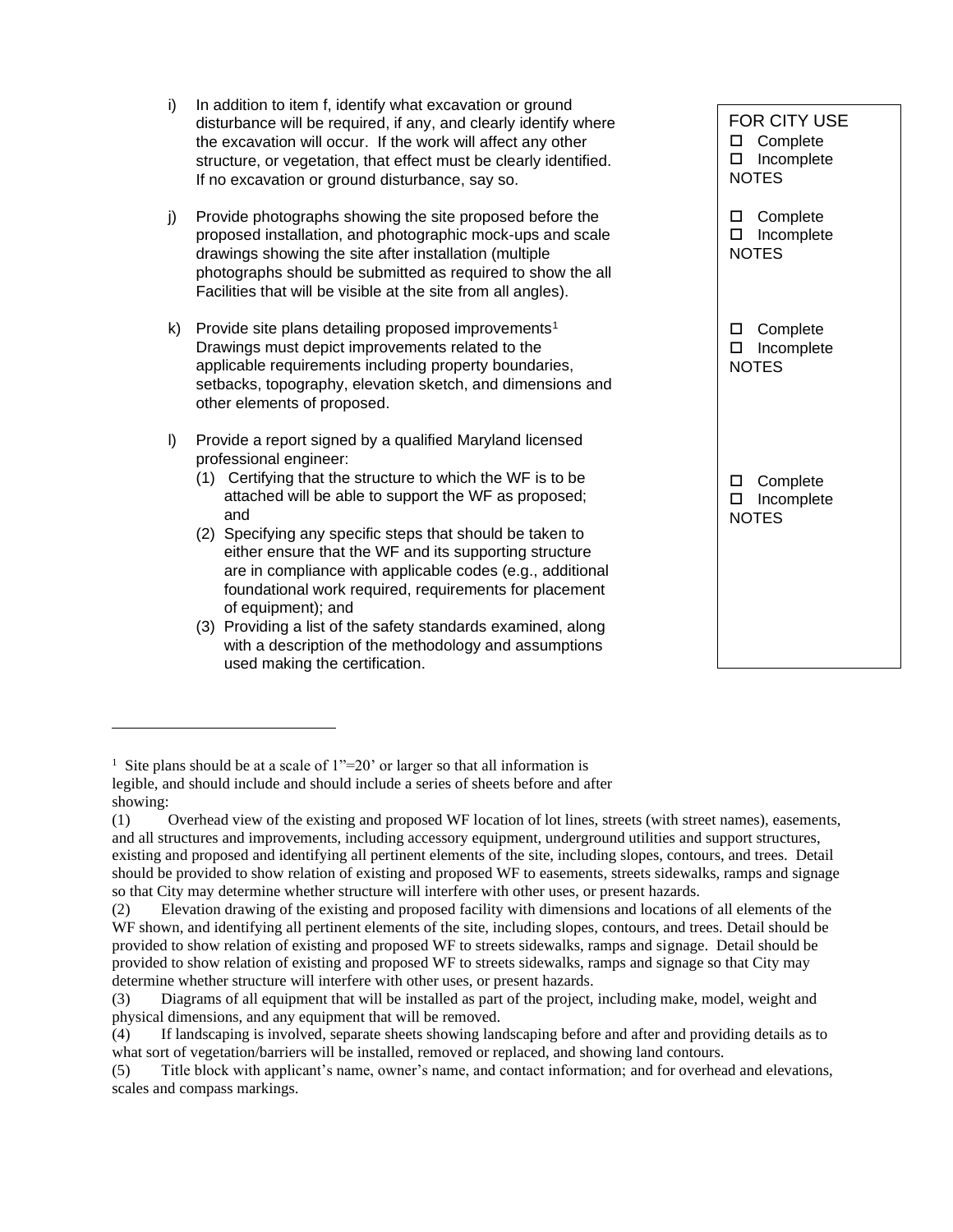- m) Describe the concealment elements, if any, associated with the facilities as they will be modified, including but not limited to painting, and shielding as modified. The showing should be sufficient to demonstrate that the modifications will not defeat any existing concealment elements. If in an historic district please show compliance with requirements for that district. If there will be no concealment elements, so state.
- n) Identify all the conditions that were placed upon the base station or tower which is to be modified, or to which it was subject under the City Code, and for each condition, demonstrate that the facility is in compliance with the conditions, and that the conditions will continue to be satisfied after modification. For example, applicant should submit studies as required to demonstrate that the modified facility will comply with applicable noise limits. For any condition where the WF is not now, or after modification will no longer be in compliance, provide a clear description of the variation from the underlying conditions, explain any steps proposed for compliance, and explain why applicant believes the facility is nonetheless an eligible facility.  $\Box$  Check if included - see Exhibit
- o) Applicant certifies that, before commencing, during performance of and upon completion of, the work proposed, the permitted wireless facility will comply with all applicable laws, regulation, practices or other requirements under federal, state or local law, including but not limited to, building and electrical codes, and all required permits, authorizations will be received, and reviews completed. ☐Yes  $\Box$  No

□ Complete □ Incomplete NOTES □ Complete □ Incomplete NOTES □ Complete □ Incomplete Note: if answer is "No" application will be subject to denial

- **2. ALL OTHER APPLICATIONS:** *For all other types of applications*, the following must be provided:
- a) If you are proposing to collocate a WF on an existing support structure, or to replace an existing structure:
	- (1) State if the application is for a replacement support structure or an existing support structure.
	- (2) Identify the existing support structure that will be utilized/replaced. In order to identify an existing support structure, you must provide its GPS coordinates; the cross-streets and relative location of the facility in connection to the cross-streets; and the pole number or identifier, if any. For replacement support structures, you must clearly identify where the replacement pole will be placed in relation to the existing support structure.
	- (3) Identify the zoning classifications that apply on either side of the ROW where the WF will be installed, and any other special district that may overlay the zones.

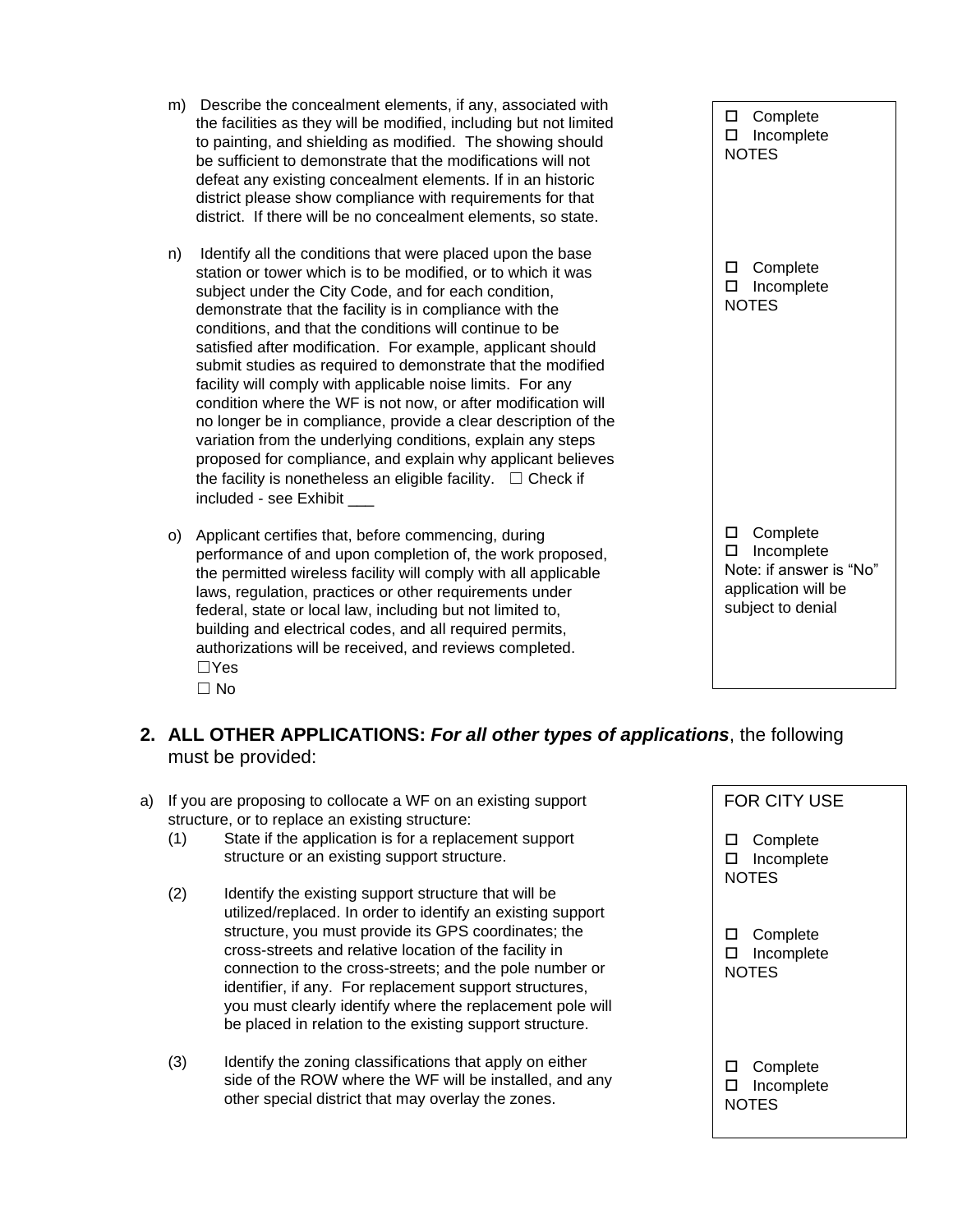- (4) If an existing support structure will be replaced, provide a detailed description of the differences in the physical dimensions between the existing and replacement structure (including both visible and below-ground elements), and explain why any differences in any physical dimension are required.
- (5) If an existing support structure will be utilized to collocate, provide measurements showing the dimensions of the existing support structure prior to and after the proposed work.
- (6) If an existing support structure will be utilized, provide measurements showing the dimensions of the existing/replacement support structure after installation of the WF.
- (7) Provide measurements showing the dimensions and location of all elements of the proposed WF, other than the dimensions provided in response to question (a)(4)- (6); and the dimensions and locations of any WF that will be on or at the same location as the support structure after the proposed construction is completed. If no other WFs will be installed, say so.
- (8) Unless the support structure is a replacement structure, a description of all changes made to the support structure that is to be used for the attachment, and all work that will be required to install the proposed WF (excavation, strengthening, addition of guy wires and so on).
- (9) For replacement structures, provide a plan and timetable for removal of the existing support structure.
- (10) A copy of all approvals and/or permits for the existing support structure that is to be used, or replaced.
- (11) A showing that the replacement or existing structure and WF associated with the same, will be in compliance with existing conditions, whether or not it is in compliance with conditions as of the date of application. There must be a plan submitted for correction of any non-compliant condition.
- b) For WFs that involve placement of a new support structure,
	- (1) Identify the location of the proposed facility. In order to identify the location, you must provide its GPS coordinates; the cross-streets and relative location of the facility in connection to the cross-streets.

FOR CITY USE □ Complete □ Incomplete Note that if there is a response to 4, 5-6 will be skipped □ Complete □ Incomplete **NOTES** 

□ Complete □ Incomplete NOTES

□ Complete □ Incomplete NOTES

□ Complete □ Incomplete NOTES

□ Complete □ Incomplete NOTES

□ Complete □ Incomplete NOTES

□ Complete □ Incomplete NOTES

□ Complete □ Incomplete Note no answer required to b unless it is for a new supporting structure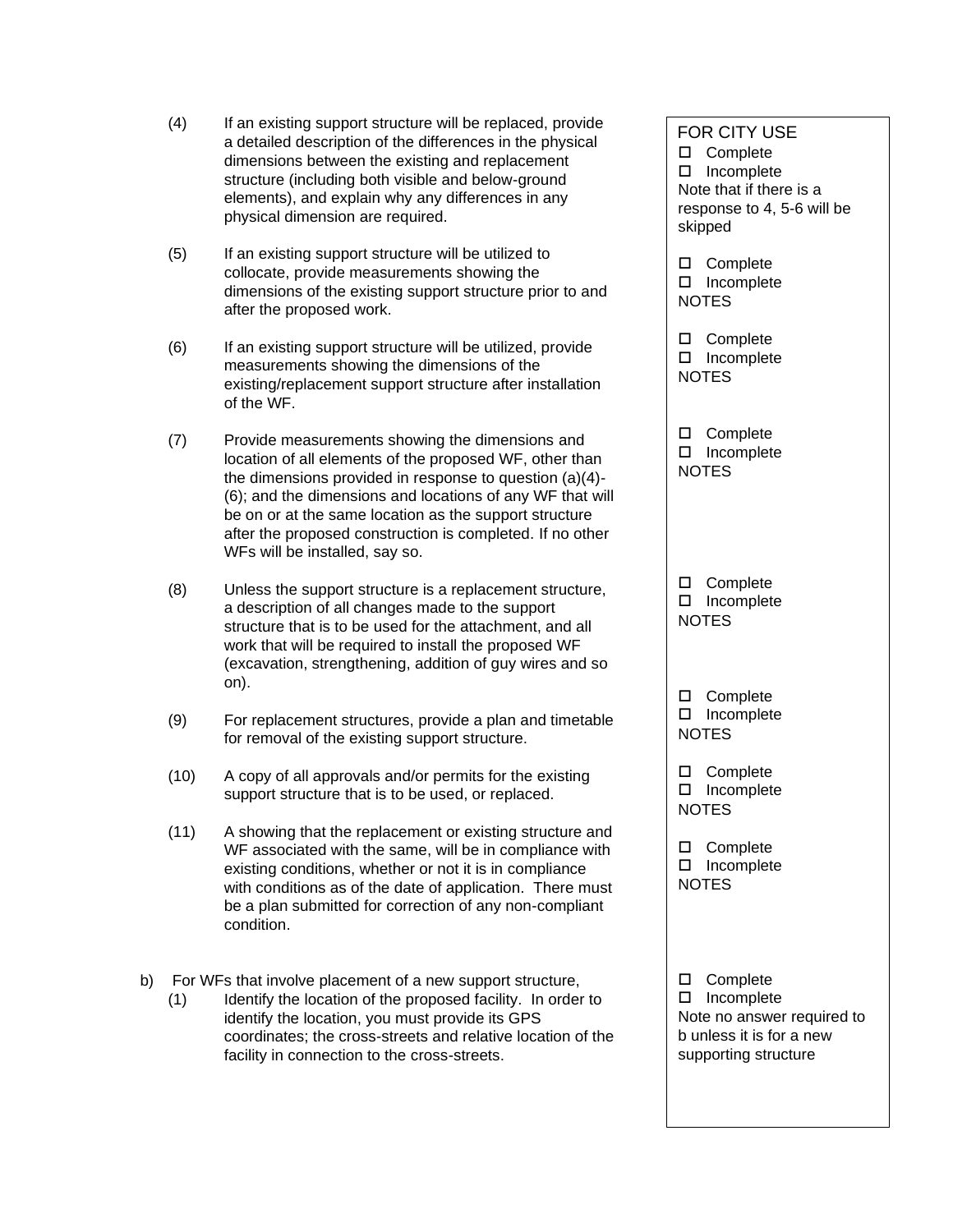|    |     |                                                                                                                                                                                                                                                                                                                                                                                                                                                                                                                                                         |             | <b>FOR CITY USE</b>                    |  |
|----|-----|---------------------------------------------------------------------------------------------------------------------------------------------------------------------------------------------------------------------------------------------------------------------------------------------------------------------------------------------------------------------------------------------------------------------------------------------------------------------------------------------------------------------------------------------------------|-------------|----------------------------------------|--|
|    | (2) | Identify the zoning classifications that apply on either<br>side of the ROW where the WF will be installed, and any<br>other special district that may overlay the zones.                                                                                                                                                                                                                                                                                                                                                                               | □<br>□      | Complete<br>Incomplete<br><b>NOTES</b> |  |
|    | (3) | Provide measurements showing the dimensions and<br>location of all elements of the proposed WF, including<br>the supporting structure. This should include both the<br>visible and underground elements of the proposed<br>supporting structure (e.g., the size and depth of any<br>required foundation).                                                                                                                                                                                                                                               | □<br>$\Box$ | Complete<br>Incomplete                 |  |
|    | (4) | Are there aboveground utility poles within the ROW and<br>within 1000 feet on the same side of the street where<br>you proposed to place a new structure?<br>$\Box$ Yes                                                                                                                                                                                                                                                                                                                                                                                 | □<br>$\Box$ | Complete<br>Incomplete<br><b>NOTES</b> |  |
|    |     | $\Box$ No<br>If yes, describe the height and diameter of those poles, and<br>identify the distance to the poles within 1000 feet                                                                                                                                                                                                                                                                                                                                                                                                                        |             |                                        |  |
|    | (5) | Are there aboveground utility poles within the ROW and<br>within 1000 feet on the opposite side of the street where<br>you propose to place a new structure?<br>$\Box$ Yes<br>$\Box$ No                                                                                                                                                                                                                                                                                                                                                                 | □<br>□      | Complete<br>Incomplete<br><b>NOTES</b> |  |
|    |     | If yes, describe the height and diameter of those poles, and<br>identify the distance to the poles within 1000 feet.                                                                                                                                                                                                                                                                                                                                                                                                                                    |             |                                        |  |
|    | (6) | Are there any above-ground vertical support structures<br>within the ROW which can support a WF within 1000<br>feet of the proposed structure?<br>$\Box$ Yes<br>$\Box$ No                                                                                                                                                                                                                                                                                                                                                                               | □<br>□      | Complete<br>Incomplete<br><b>NOTES</b> |  |
|    |     | If yes, describe those structures, and identify the distance to<br>them from the proposed site.                                                                                                                                                                                                                                                                                                                                                                                                                                                         |             |                                        |  |
|    | (7) | Explain why the support structures identified in items<br>$(b)(4)-(6)$ for the proposed WF are not available for<br>collocation of the proposed WF and efforts made to use<br>existing support structures. Describe any alternative<br>locations considered for proposed new pole location.<br>The response should include detail that will permit the<br>City to determine whether installation of a new structure<br>is permitted.                                                                                                                    | □<br>□      | Complete<br>Incomplete<br><b>NOTES</b> |  |
| c) |     | To the extent not provided in response to subsections (a) or (b),<br>provide a detailed description of the proposed WF, including the<br>physical dimensions of all each element of the existing facility;<br>and describe all the modifications that will be made to any<br>existing WF, including but not limited to the modifications that will<br>be made to the existing support structure (increases in height,<br>additional guying or other strengthening), and identify the<br>dimensions and all elements of the wireless facility after work | □<br>□      | Complete<br>Incomplete<br><b>NOTES</b> |  |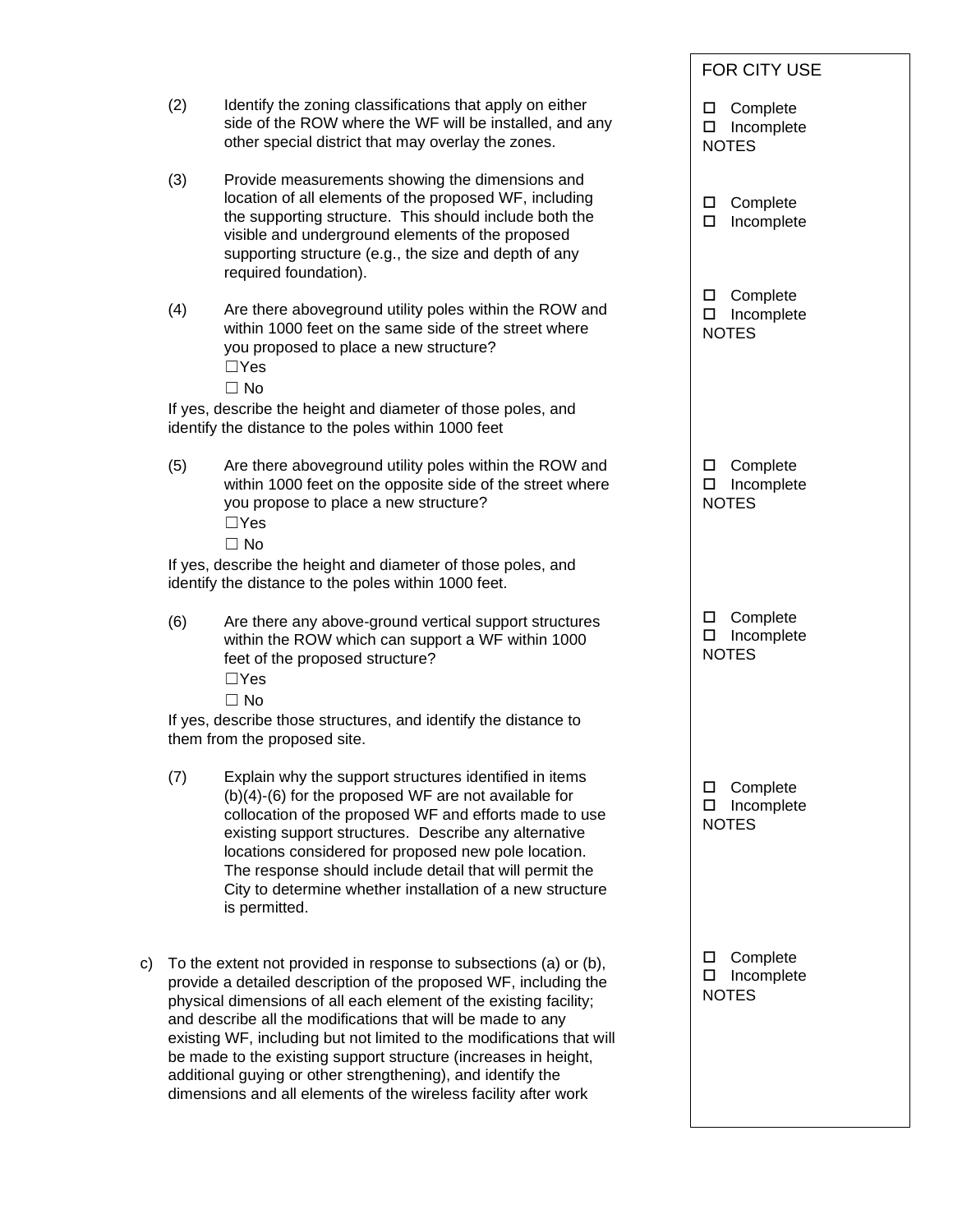proposed is completed. If already provided, you may crossreference the relevant portion of your answer

- d) In addition to Item c, identify what equipment, will be installed as part of the WF, and what will be removed (if anything), and the locations of equipment after work proposed is completed.
- e) In addition to item c, identify what ground cabinets, if any, will be added. State whether there are ground cabinets in the right of way within 1000 feet of the proposed installation, and identify their sizes. If none, say so.
- f) In addition to item c, identify what excavation or ground disturbance will be required, if any, and clearly identify where the excavation or ground disturbance will occur. If the work will affect any other structure, or vegetation, that effect must be clearly identified. If none, say so.
- g) In addition to item c, a description of the site and any deployment outside the site necessary to complete the proposed project.
- h) Provide photographs showing the site proposed before the proposed installation, and photographic mock-ups showing the site after installation (multiple photographs should be submitted as required to show the all Facilities that will be visible at the site), and to provide a clear indication of the impact on adjoining properties and the corridor in which the WF will be placed. The photosimulations should include any landscaping that will be performed in connection with the project.
- i) Provide site plans detailing the proposed WF consistent with the requirements of n.1, above.
- j) Provide a report signed by a qualified Maryland licensed professional engineer:
	- (1) Certifying that the structure to which the WF is to be attached will be able to support the WF as proposed; and
	- (2) Specifying any specific steps that should be taken to either ensure that the WF and its supporting structure are in compliance with applicable codes (e.g., foundational work required, requirements for placement of equipment); and Providing a list of the safety standards examined, along with a description of the methodology and assumptions used making the certification.
- k) A written description of the concealment measures applicant proposes to use to aesthetically blend the facility to the immediate surroundings and to minimize its visual impact. This should include, but not be limited to, a description of proposed concealment techniques, sizing and placement of elements of the WF (including undergrounding proposed), measures proposed to limit visibility of the WF from residential dwelling

## FOR CITY USE

□ Complete □ Incomplete **NOTES** 

□ Complete □ Incomplete NOTES

□ Complete □ Incomplete NOTES

□ Complete □ Incomplete NOTES

□ Complete □ Incomplete NOTES

□ Complete □ Incomplete NOTES

□ Complete □ Incomplete NOTES

□ Complete □ Incomplete NOTES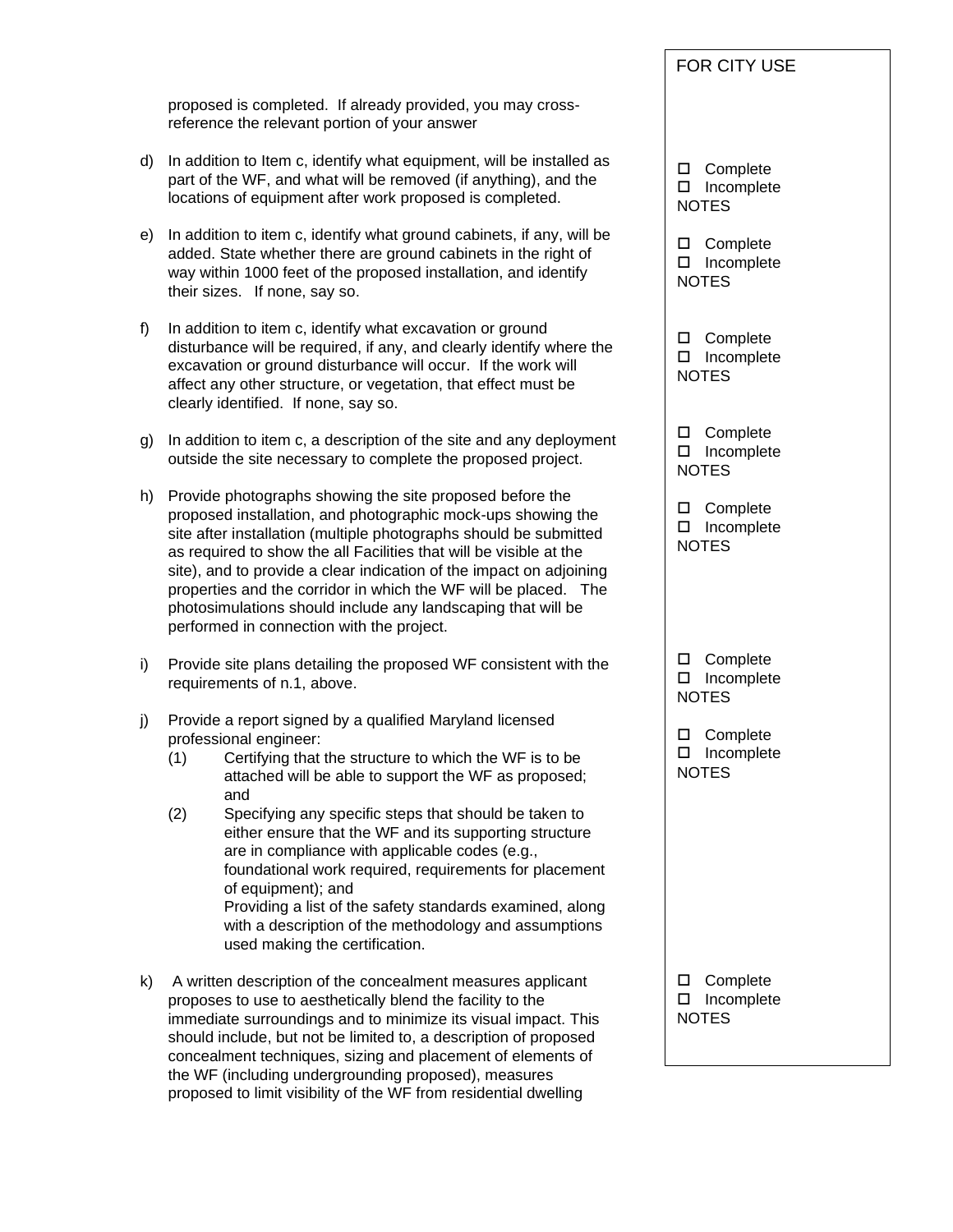|         |                                                                                                                                                                                                                                                                                                                                                                                                                                                                                                                                                                                                                                                                                                                                    | FOR CITY USE                                                                                    |
|---------|------------------------------------------------------------------------------------------------------------------------------------------------------------------------------------------------------------------------------------------------------------------------------------------------------------------------------------------------------------------------------------------------------------------------------------------------------------------------------------------------------------------------------------------------------------------------------------------------------------------------------------------------------------------------------------------------------------------------------------|-------------------------------------------------------------------------------------------------|
|         | units, and the textures and colors to be used in the concealment<br>process. If none, say so.                                                                                                                                                                                                                                                                                                                                                                                                                                                                                                                                                                                                                                      |                                                                                                 |
| $\vert$ | If the proposed facility is in an historic district, provide the<br>information required by Section 172-9of the City Code.                                                                                                                                                                                                                                                                                                                                                                                                                                                                                                                                                                                                         | Complete<br>□<br>□<br>Incomplete<br><b>NOTES</b>                                                |
| m)      | If any landscaped ground will be disturbed, or landscaping is<br>proposed as a concealment element, provide a landscape plan<br>for the site, at a scale of 1/8"=1' or larger and including the<br>following. If no landscaping is proposed, say so:<br>Existing trees with trunk diameter over six inches (6") at<br>(1)<br>four feet (4') above grade and/or fifteen feet (15') in<br>overall height within fifty feet (50') of the proposed WF;<br>(2)<br>Species, diameter and condition of all such trees;<br>(3)<br>Final disposition of all existing trees; and<br>Species, location and sizes of trees and other vegetation<br>(4)<br>proposed to be installed in conjunction with the wireless<br>communication facility. | Complete<br>□<br>$\square$ Incomplete<br><b>NOTES</b>                                           |
| n)      | Provide certification of compliance with the City's noise<br>ordinance and describe any equipment that may not comply by<br>providing, among other relevant information, a description of the<br>facilities and/or equipment within the applicant's project that are<br>expected to induce or generate noise, as well as anticipated<br>noise levels of said facilities and/or equipment at maximum<br>output. For facilities that generate noise, please provide testing<br>data for noise in accordance with the City Code.                                                                                                                                                                                                      | Complete<br>□<br>Incomplete<br>$\Box$                                                           |
| O)      | Justification for WF                                                                                                                                                                                                                                                                                                                                                                                                                                                                                                                                                                                                                                                                                                               |                                                                                                 |
|         | (1)<br>Review the standards set forth in the City Code, and for<br>each standard in §172-9 explain why you believe the<br>proposed facility satisfies the standard. If you do not<br>believe it satisfies a standard, so state. You may cross-<br>reference prior answers.                                                                                                                                                                                                                                                                                                                                                                                                                                                         | Complete<br>□<br>Incomplete<br>□<br><b>NOTES</b>                                                |
|         | 2)<br>Please explain why it is not proposing similar<br>undergrounding for fiber and power cables, to the extent<br>any undergrounding requirements are not being met for<br>proposed location here.                                                                                                                                                                                                                                                                                                                                                                                                                                                                                                                               | Complete<br>□<br>Incomplete<br>□<br><b>NOTES</b>                                                |
| p)      | Applicant certifies that, before commencing, during performance<br>of and upon completion of, the work proposed, the permitted<br>wireless facility will comply with all applicable laws, regulation,<br>practices or other requirements under federal, state or local law,<br>including but not limited to, building and electrical codes, and all<br>required permits, authorizations will be received, and reviews<br>completed.<br>$\Box$ Yes<br>$\Box$ No                                                                                                                                                                                                                                                                     | Complete<br>□<br>Incomplete<br>□<br>Note: a "no" may make the<br>application subject to denial. |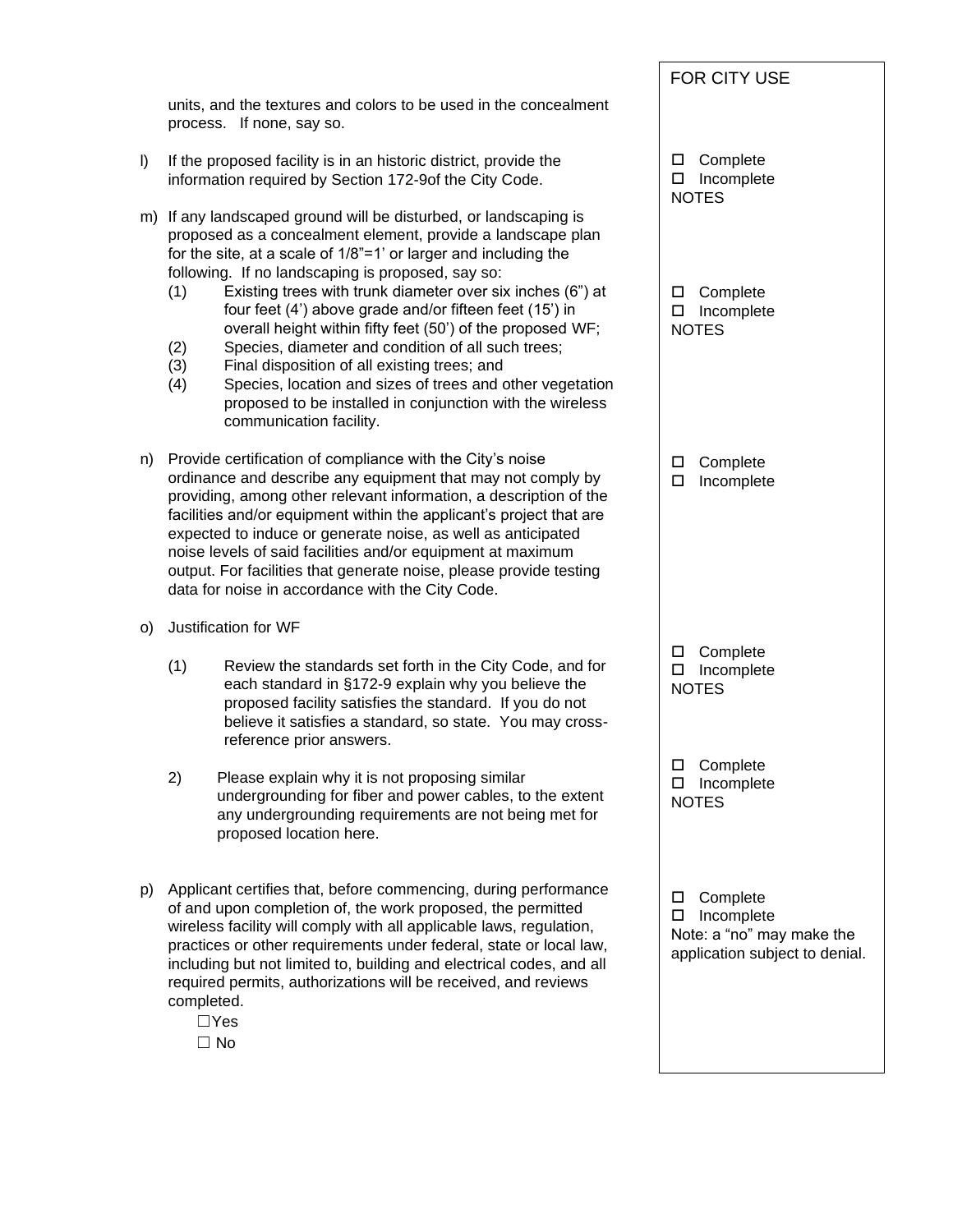## **3. RENEWAL OF PERMIT**

If applicant proposes to renew a permit, it may provide the information required by this section if no modifications are proposed to the facility that is the subject of the permit. Fees will apply to renew.

- a) Identify the permit that is to be renewed.
- b) Provide a copy of approvals related to the WF, including any approved modifications.
- c) Provide photographs of the WF in place. Provide photos from multiple angles, so that all elements of the WF are shown.
- d) If not previously submitted, provide drawings of the WF, and identify all equipment (whether part of the WF or not) located on the support structure on which the WF is located. The drawings should show dimensions of all elements of the WF, and without limitation include the dimensions of the supporting structure
- e) Demonstrate that there is a continuing need for the facility, and that its visual impact may not be reduced by providing the information required under subsection 2(o).

## **4. CHANGES IN LEGAL STANDARDS**

Any permit issued pursuant to this section will be subject to a contingency that, if any federal legal standard pursuant to which an application was granted changes or is invalidated, the permit will be terminate unless applicant shows that the proposed facility must be approved under applicable law.

#### FOR CITY USE

□ Complete □ Incomplete **NOTES** 

□ Complete □ Incomplete NOTES

□ Complete □ Incomplete NOTES

□ Complete □ Incomplete NOTES

□ Complete □ Incomplete **NOTES** 

□ Complete □ Incomplete NOTES